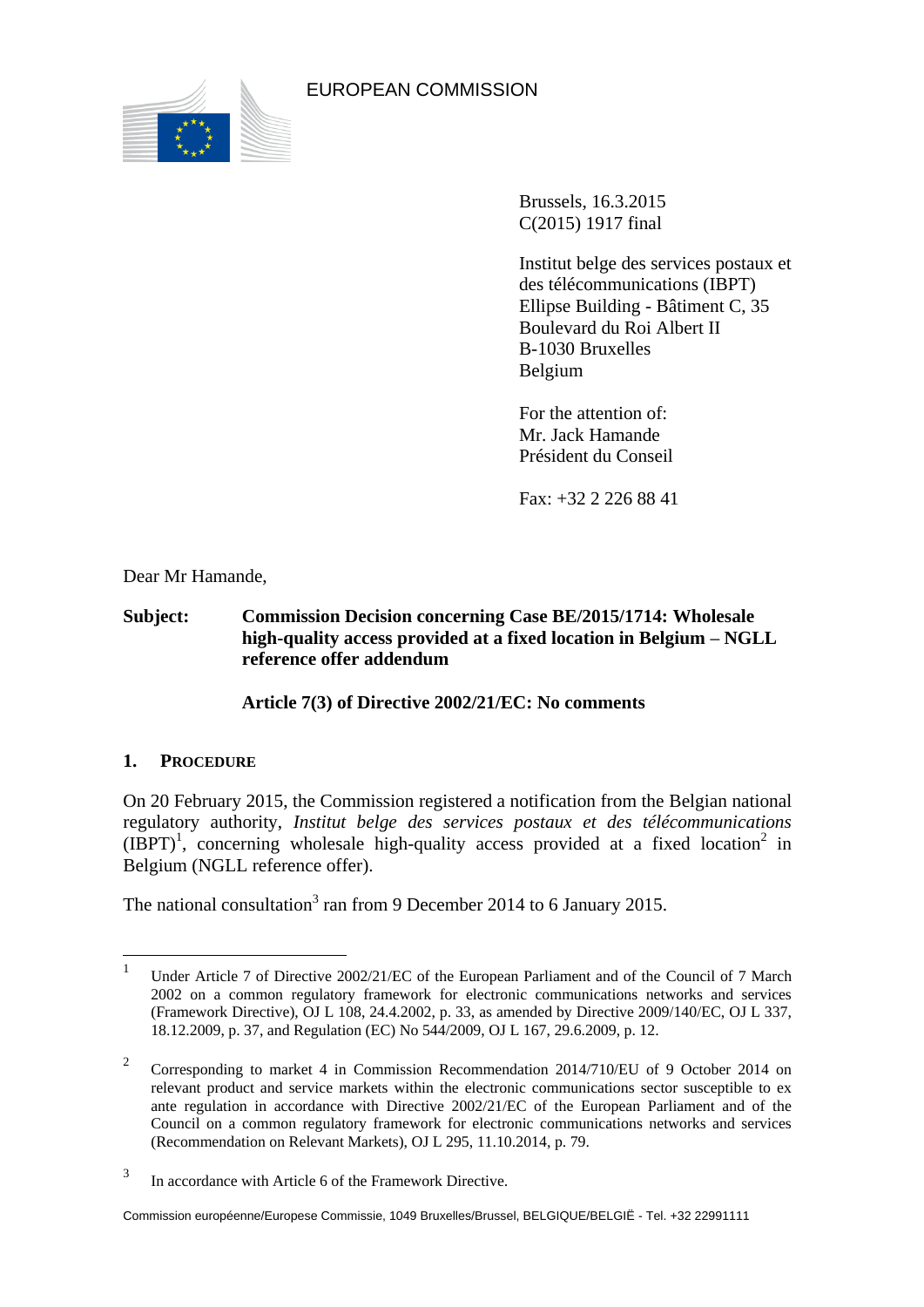On 26 February 2015, a request for information<sup>4</sup> was sent to IBPT and a response was received on 3 March 2015.

### **2. DESCRIPTION OF THE DRAFT MEASURE**

## **2.1. Background**

The second round analysis of the market for terminating segments of leased lines<sup>5</sup> was notified to and assessed by the Commission under case BE/2013/1474. The IBPT included in the relevant product market partial circuit terminating segments and backhaul terminating segments, irrespective of bandwidth and either with traditional interface or next generation leased line (NGLL) interface, both of which use the same optical infrastructure (fibre or wavelength).

Belgacom was designated with SMP. The IBPT proposed to maintain the following obligations on Belgacom: access and interconnection, non-discrimination, transparency, accounting separation, price control and cost accounting.

The Commission urged the IBPT *inter alia* to closely monitor technological developments, investments by the alternative and incumbent operators, competitive conditions, and uptake of lower bandwidth services *vis-à-vis* higher bandwidth services, and to review the assessment of the wholesale terminating segments of leased lines market accordingly, as soon as national circumstances warrant this.

In July 2014, IBPT notified the Commission of a modification of remedies relative to non-price related, technical aspects to the SMP operator's reference offer for terminating segments of leased lines (BROTSoLL)<sup>6</sup>. The Commission did not have any comments. In February 2015, IBPT notified the Commission of a modification of remedies relative to the access to manholes.<sup>7</sup> The Commission did not have any comments.

# **2.2. Proposed measures**

The current decision proposes an addendum to the BROTSoLL concerning the tariffs for the provision of NGLL lines, as well as adaptations to the qualitative aspects of the reference offer.

IBPT explains that NGLL tariffs are determined in part by the NGN/NGA cost model used also for the wholesale broadband access market. In this respect, IBPT considers that the transportation tariff component in the NGLL case must be identical to the Ethernet transport rates of bitstream as defined in a previous

 $\frac{1}{4}$ In accordance with Article 5(2) of the Framework Directive.

<sup>5</sup> Corresponding to market 6 in the previous Commission Recommendation 2007/879/EC of 17 December 2007 on relevant product and service markets within the electronic communications sector susceptible to ex ante regulation in accordance with Directive 2002/21/EC of the European Parliament and of the Council on a common regulatory framework for electronic communications networks and services (2007 Recommendation on Relevant Markets), OJ L 344, 28.12.2007, p. 65.

<sup>6</sup> Case BE/2014/1640.

<sup>7</sup> Case BE/2015/1698.